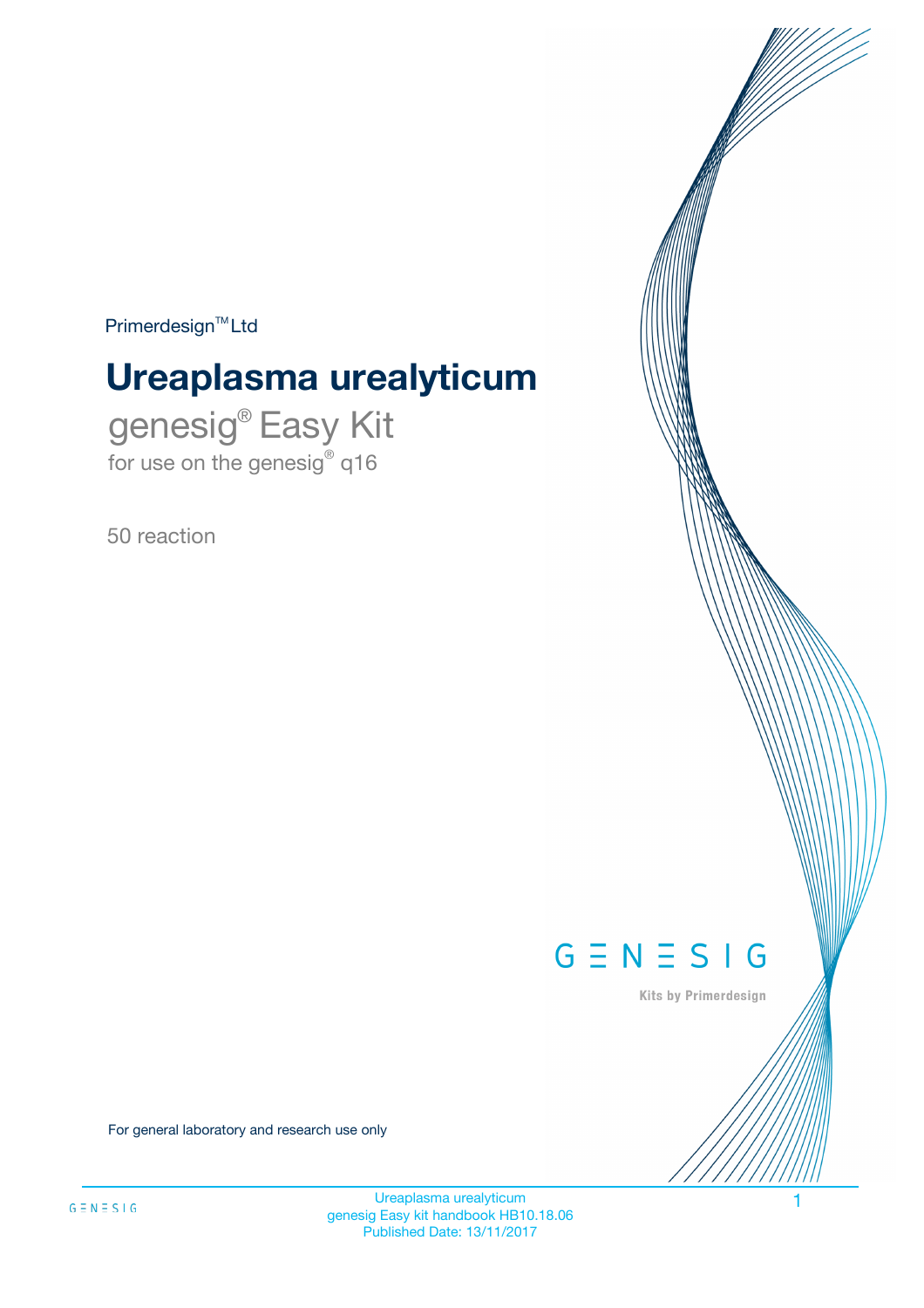# genesig® Easy: at a glance guide

## **For each DNA test**

| Component                  | <b>Volume</b> | Lab-in-a-box pipette |  |
|----------------------------|---------------|----------------------|--|
| U.urealyticum reaction mix | $10 \mu$      |                      |  |
| <b>Your DNA sample</b>     | 10 µl         |                      |  |

## **For each positive control**

| Component                  | Volume   | Lab-in-a-box pipette |  |
|----------------------------|----------|----------------------|--|
| U.urealyticum reaction mix | $10 \mu$ |                      |  |
| Positive control template  | $10 \mu$ |                      |  |

### **For each negative control**

| Component                  | <b>Volume</b>   | Lab-in-a-box pipette |  |
|----------------------------|-----------------|----------------------|--|
| U.urealyticum reaction mix | 10 <sub>µ</sub> |                      |  |
| <b>Water</b>               | 10 <sub>µ</sub> |                      |  |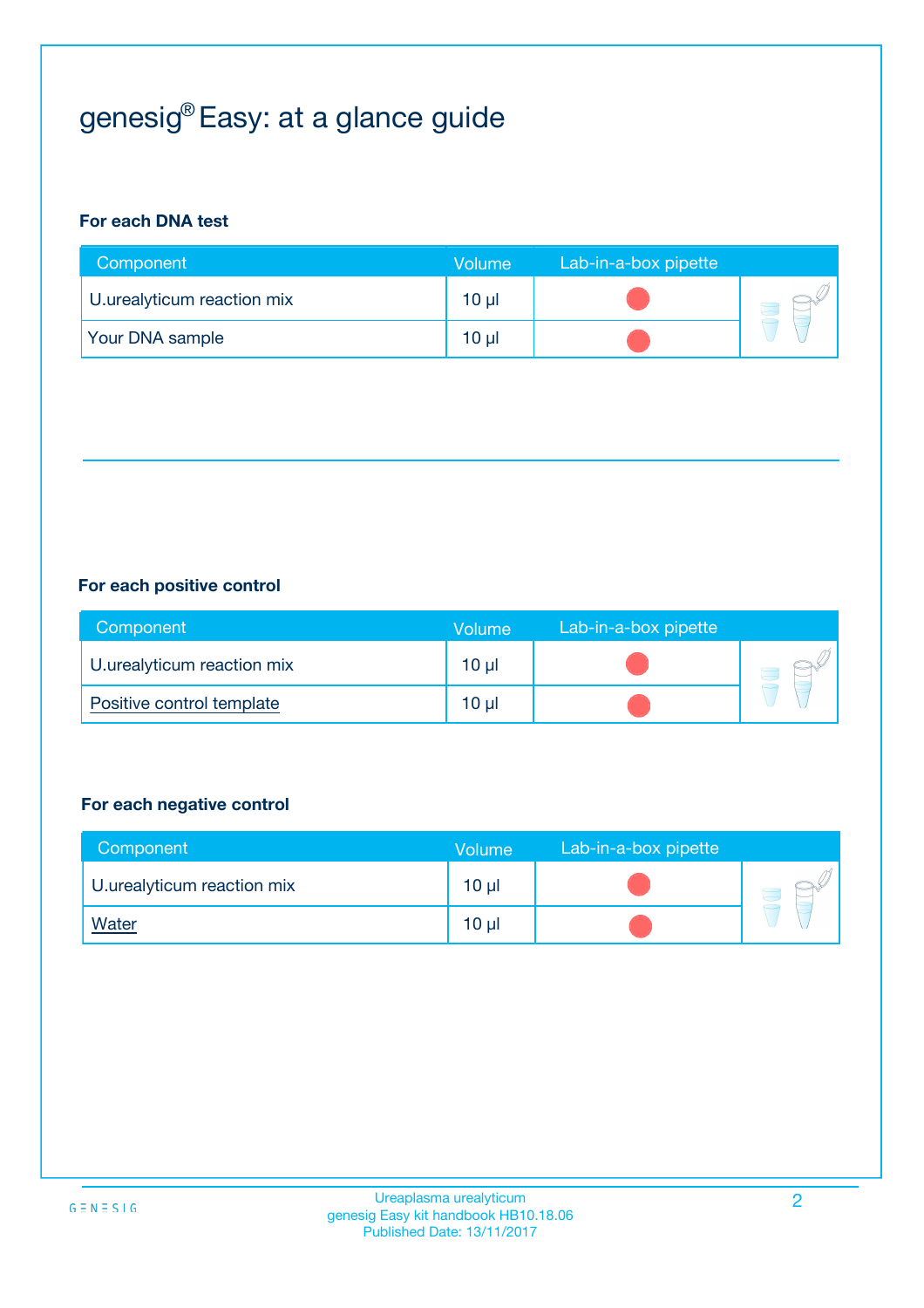## Kit Contents



## Reagents and equipment to be supplied by the user

## **genesig® q16 instrument**

### **genesig® Easy DNA/RNA Extraction Kit**

This kit is designed to work well with all processes that yield high quality DNA but the genesig Easy extraction method is recommended for ease of use.

### **genesig® Lab-In-A-Box**

The genesig Lab-In-A-Box contains all of the pipettes, tips and racks that you will need to use a genesig Easy kit. Alternatively if you already have these components and equipment these can be used instead.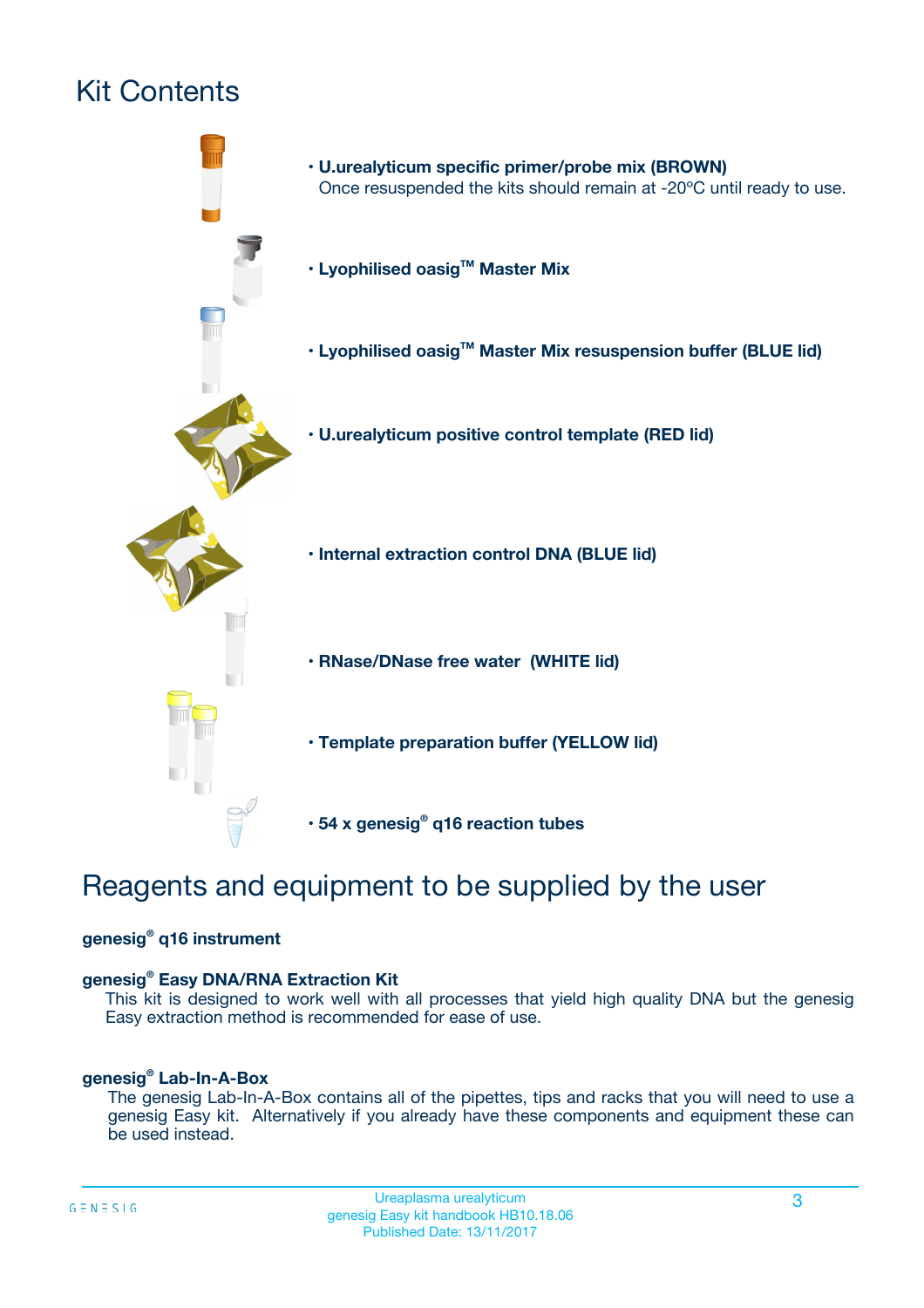## Step-by-step guide

## 1. Create your reaction mix



Use the blue pipette to transfer 500µl**\*** of the oasig Master Mix resuspension buffer into the tube of lyophilised oasig Master Mix and mix well by gently swirling. Then transfer all of that master mix into the brown tube labelled U.urealyticum primers/probe.

**\***Transfering 525µl of the oasig Master Mix resuspension buffer to your oasig Master Mix (instead of the 500µl recommended above) will enable you to take full advantage of the 50 reactions by accounting for volume losses during pipetting. In order to do so with the genesig Easy fixed volume pipettes use 1x blue, 2x red and 1x grey pipettes to make the total volume. Please be assured that this will not adversely affect the efficiency of the test.

Cap and shake tube to mix. A thorough shake is essential to ensure that all components are resuspended. **Failure to mix well can produce poor kit performance.**

Leave to stand for 5 minutes. Now your reaction mix is ready to use.

Store the reaction mix in the freezer from hereon.

### Top tip

- Ensure that the reaction mix is mixed thoroughly before each use by shaking.
- Once resuspended do not expose genesig Easy kit to temperatures above -20°C for longer than 30 minutes at a time.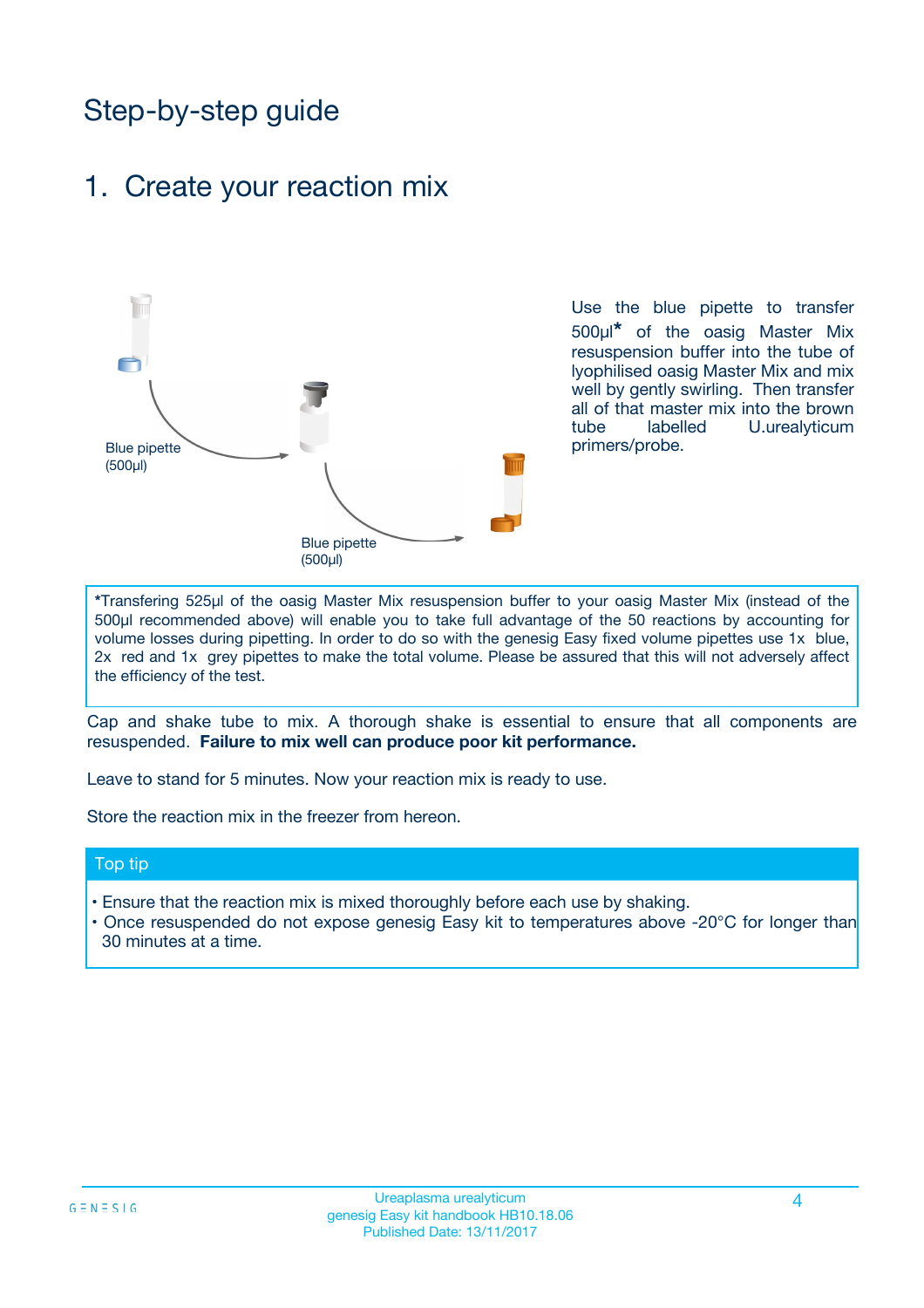# 2. Internal extraction control



Use the blue pipette to transfer 1000µl (2 x 500µl) of template preparation buffer into the Internal Extraction Control DNA tube. Cap and shake tube to mix.

Your kit contains Internal Extraction Control DNA. This is added to your biological sample at the beginning of the DNA extraction process. It is extracted along with the DNA from your target of interest. The q16 will detect the presence of this Internal Extraction Control DNA at the same time as your target. This is the ideal way to show that your DNA extraction process has been successful.

### **If you are using an alternative extraction kit:**

Use the red pipette to transfer 10µl of Internal Extraction Control DNA to your sample **after** the lysis buffer has been added then follow the rest of the extraction protocol.

#### **If you are using samples that have already been extracted:**

Use the grey pipette to transfer 5µl of Internal Extraction Control DNA to your extracted sample.

## 3. Add reaction mix to all reaction tubes



For every reaction to be run, use the red pipette to add 10µl of your U.urealyticum reaction mix to every tube.

### Top tip

- Always pipette the reaction mix directly into the bottom of the tube.
- You can label the tube lids to aid your reaction setup but avoid labelling tube sides.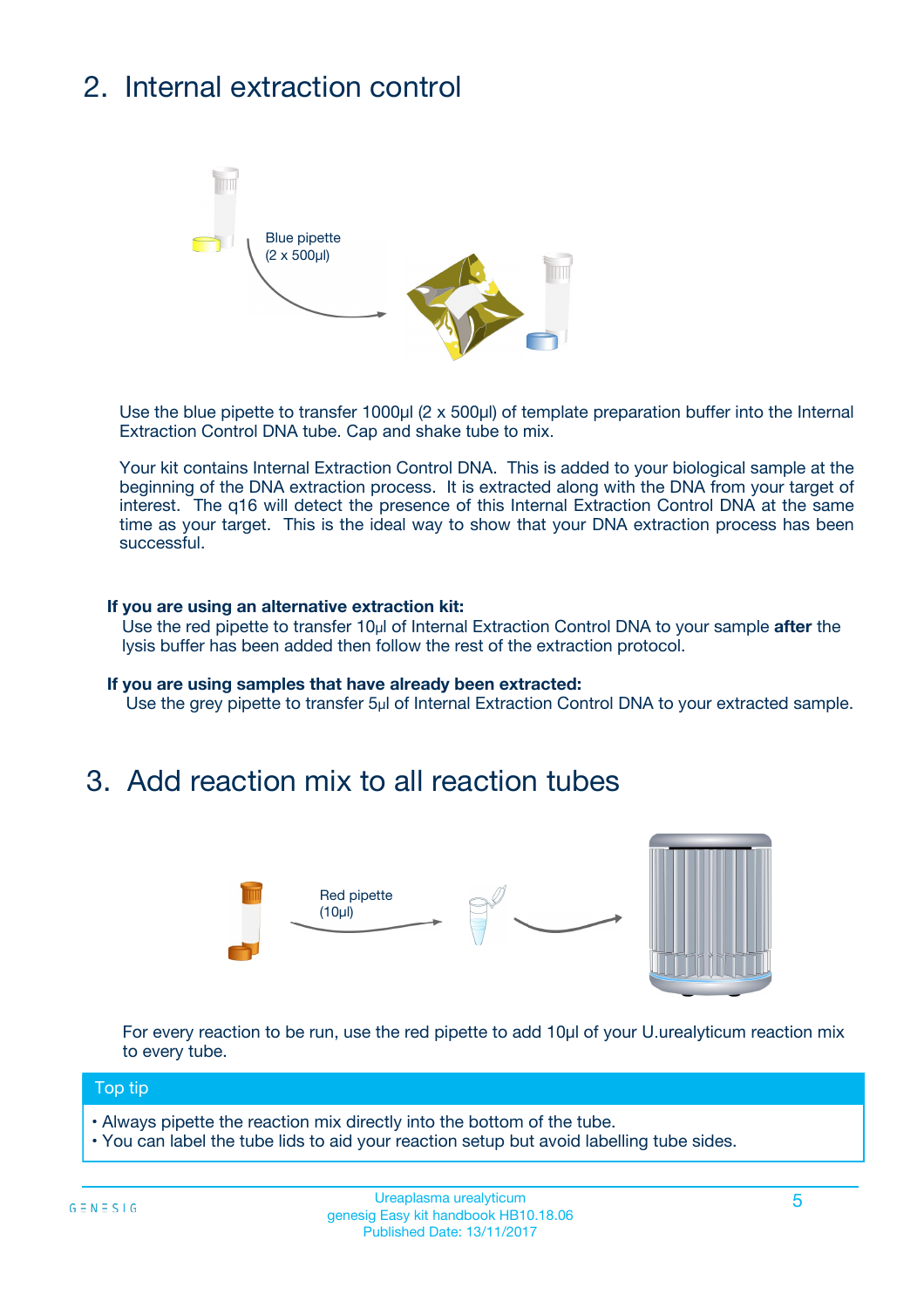## 4. Negative control



For each test you will require a negative control. Instead of DNA, water is used. This sample should typically prove negative thus proving that all of your positive samples really are positive.

To create a negative control reaction simply use the red pipette to add 10µl of the water to the required reaction tubes. Close these tubes after adding the water.

Because some genesig kit targets are common in the environment you may occasionally see a "late" signal in the negative control. The q16 software will take this into account accordingly.

### Top tip

**•** Always add the water to the side of the tube to reduce the introduction of bubbles.

## 5. Set up a test



For each sample you wish to analyse, use the red pipette to add 10µl of your DNA sample to the required reaction tubes. Close these tubes after adding the sample. Always change pipette tips between samples.

### Top tip

**•** Always add the DNA sample to the side of the tube to reduce the introduction of bubbles.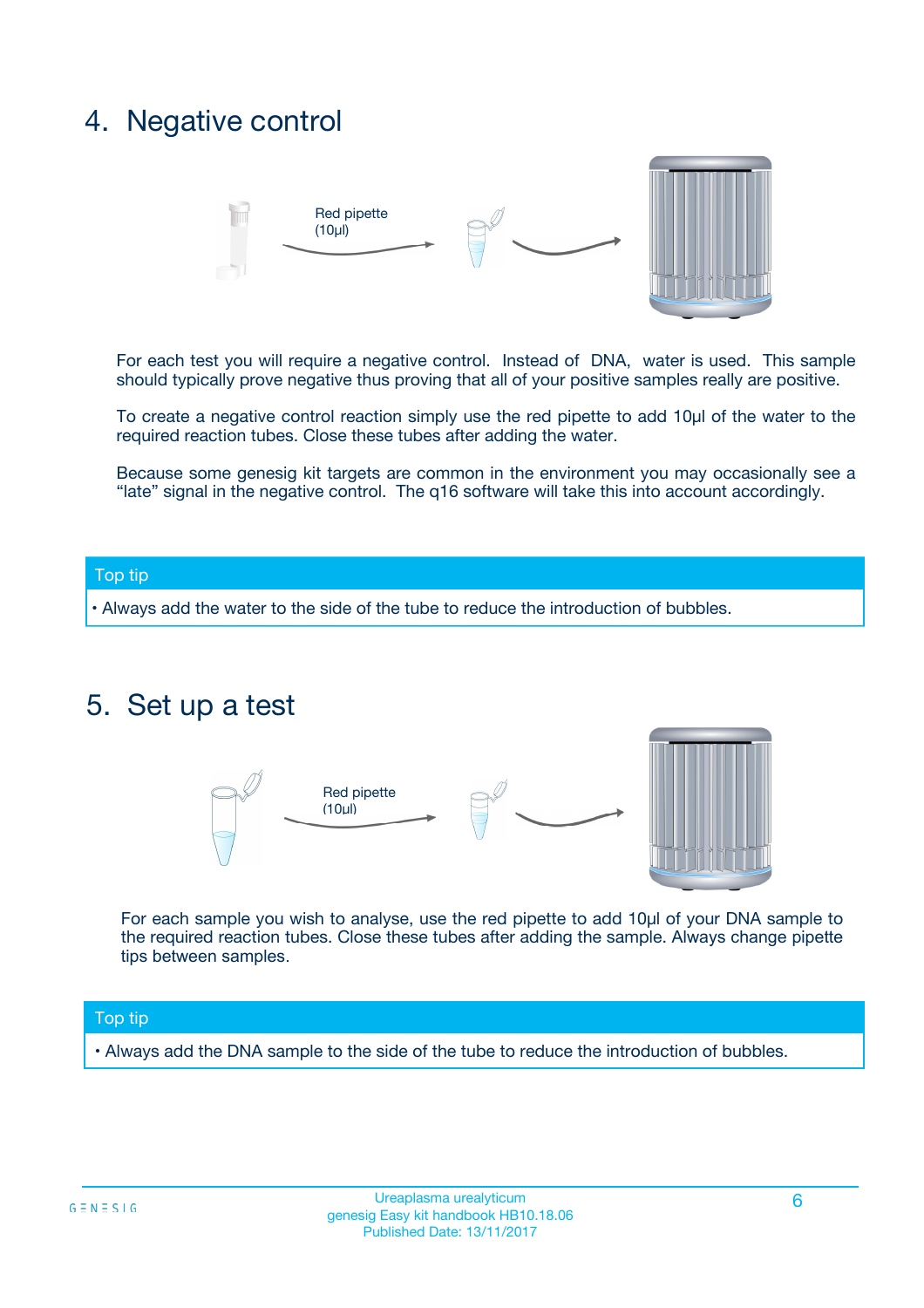## 6. Positive control



Use the blue pipette to transfer 1000µl (2 x 500µl) of template preparation buffer into the positive control template tube. Cap and shake tube to mix.

Each time you run a test you will require a positive control. This is a small portion of DNA from your target of interest. It serves two purposes:

1. It will always test positive so it shows that everything is working as it should be.

2. The q16 software knows how much DNA is present in the positive control. So it can automatically compare your sample of interest with the positive control to calculate the amount of target DNA in your sample.

To create a positive control reaction, simply use 10µl of the positive control instead of your DNA sample.



Take great care when setting up your positive control. The positive control template has the potential to give you a false positive signal in your other samples. Set positive controls up last after all other sample tubes are closed. Always change pipette tips between samples. You may even choose to set up positive controls in a separate room.

### Top tip

**•** Always add the positive control to the side of the tube to reduce the introduction of bubbles.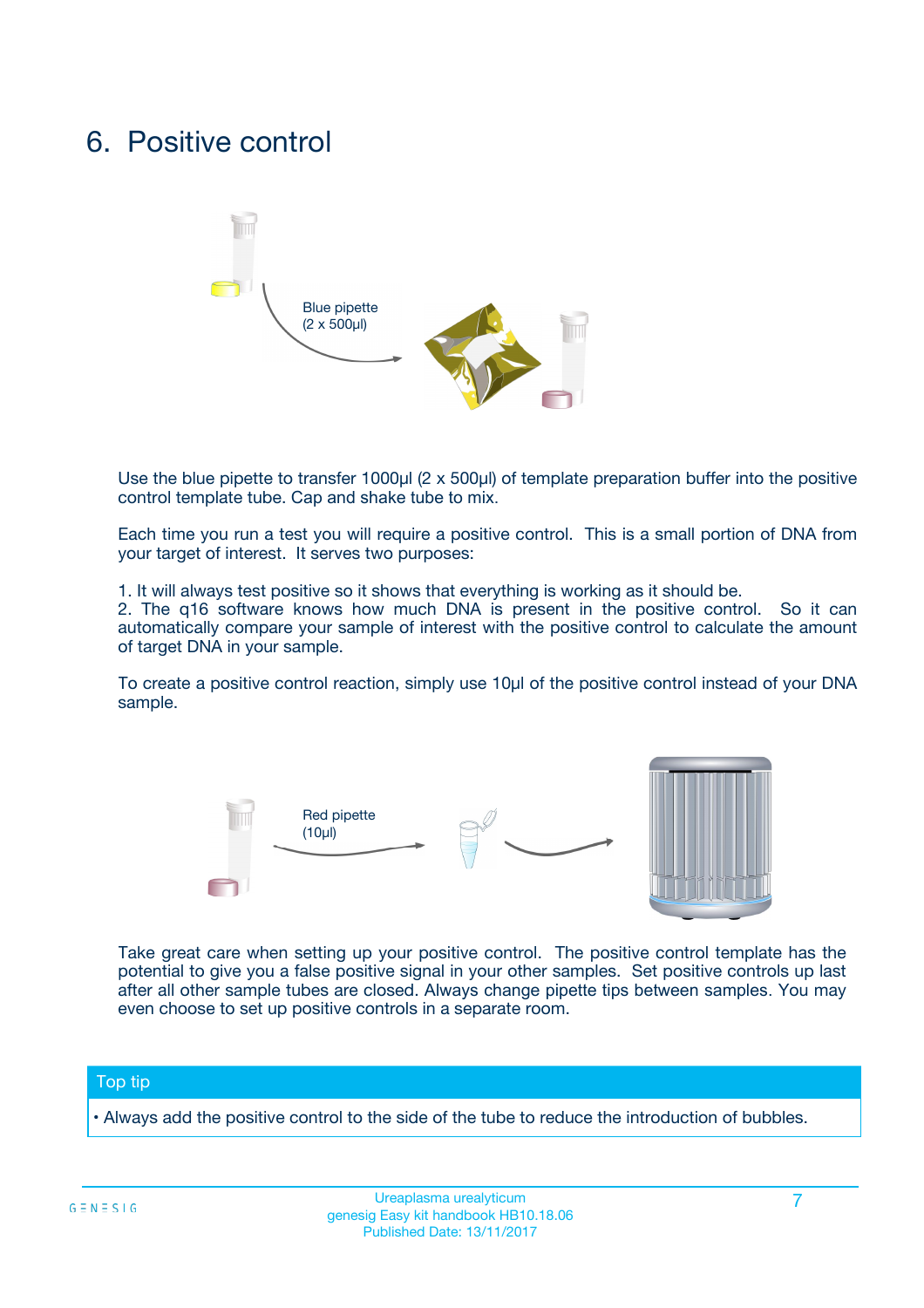# 7. Running the test

Place the tubes into the correct positions in your q16 as defined by the software, this may include positioning of empty tubes to ensure that the q16 lid is balanced. The run can then be started.

| genesig q16 PCR software - 1.2                                                    |                                            |                              |                                          | $\Box$ $\Box$<br>$\Sigma\!3$ |
|-----------------------------------------------------------------------------------|--------------------------------------------|------------------------------|------------------------------------------|------------------------------|
| $\overline{\phantom{a}}$<br><b>Open Experiments:</b><br>Unsaved (New Experiment 2 | <b>D</b> Open<br>Save<br>$\frac{1}{2}$ New | Save As                      | <b>C</b> Close<br><b>X</b> Configuration | $G \equiv N \equiv S \mid G$ |
| <b>Setup</b><br><b>Results</b><br><b>Stages:</b>                                  |                                            |                              |                                          |                              |
| <b>Notes</b>                                                                      | <b>Samples</b>                             |                              | <b>Tests</b>                             |                              |
| <b>Name and Details</b>                                                           | Color<br>Name                              | Note                         | Name<br>Color                            | Note                         |
| New Experiment 2017-10-26 11:06                                                   | Sample 1                                   | 좋                            | Test <sub>1</sub>                        | علي                          |
| Kit type: genesig® Easy Target Detection kit                                      | Sample 2                                   |                              |                                          |                              |
| Instrument Id.:                                                                   | Sample 3                                   | $\qquad \qquad \blacksquare$ |                                          | $\qquad \qquad \blacksquare$ |
| <b>Run Completion Time:</b>                                                       | Sample 4                                   |                              |                                          |                              |
| <b>Notes</b><br>$\blacktriangle$<br>$\overline{\mathbf{v}}$                       | Sample 5                                   | $\triangle$<br>⊕             |                                          | ♠<br>⊕                       |
| <b>Well Contents</b>                                                              |                                            | <b>Run</b>                   |                                          |                              |
| Pos.<br>Test                                                                      | Sample                                     |                              | <b>Run Status</b>                        |                              |
| $\overline{1}$<br>Test 1                                                          | <b>Negative Control</b>                    | $\overline{\phantom{a}}$     |                                          |                              |
| $\overline{2}$<br>Test 1                                                          | Positive Control                           |                              |                                          |                              |
| 3<br>Test 1                                                                       | Sample 1                                   |                              | Show full log                            |                              |
| Test 1<br>$\overline{4}$                                                          | Sample 2                                   |                              |                                          |                              |
| 5<br>Test 1                                                                       | Sample 3                                   |                              | <b>Run Control</b>                       |                              |
| 6<br>Test 1                                                                       | Sample 4                                   |                              |                                          |                              |
| $\overline{7}$<br>Test 1                                                          | Sample 5                                   |                              |                                          |                              |
| 8                                                                                 |                                            |                              | Abort Run                                | $\triangleright$ Start Run   |
| <b>JOD FURTY TUDE TO BUILDED IN</b><br>$\sim$                                     |                                            | v                            |                                          |                              |

## Top tip

- Before loading tubes into the q16, check for bubbles! Flick the bottom of the tubes to remove any bubbles that may have formed during the test setup.
- Apply centrifugal force with a sharp wrist action to ensure all solution is at the bottom of the reaction tube.
- When repeating a test you can use a previous file as a template by clicking 'open' then selecting File name > Files of Type > Experiment file as template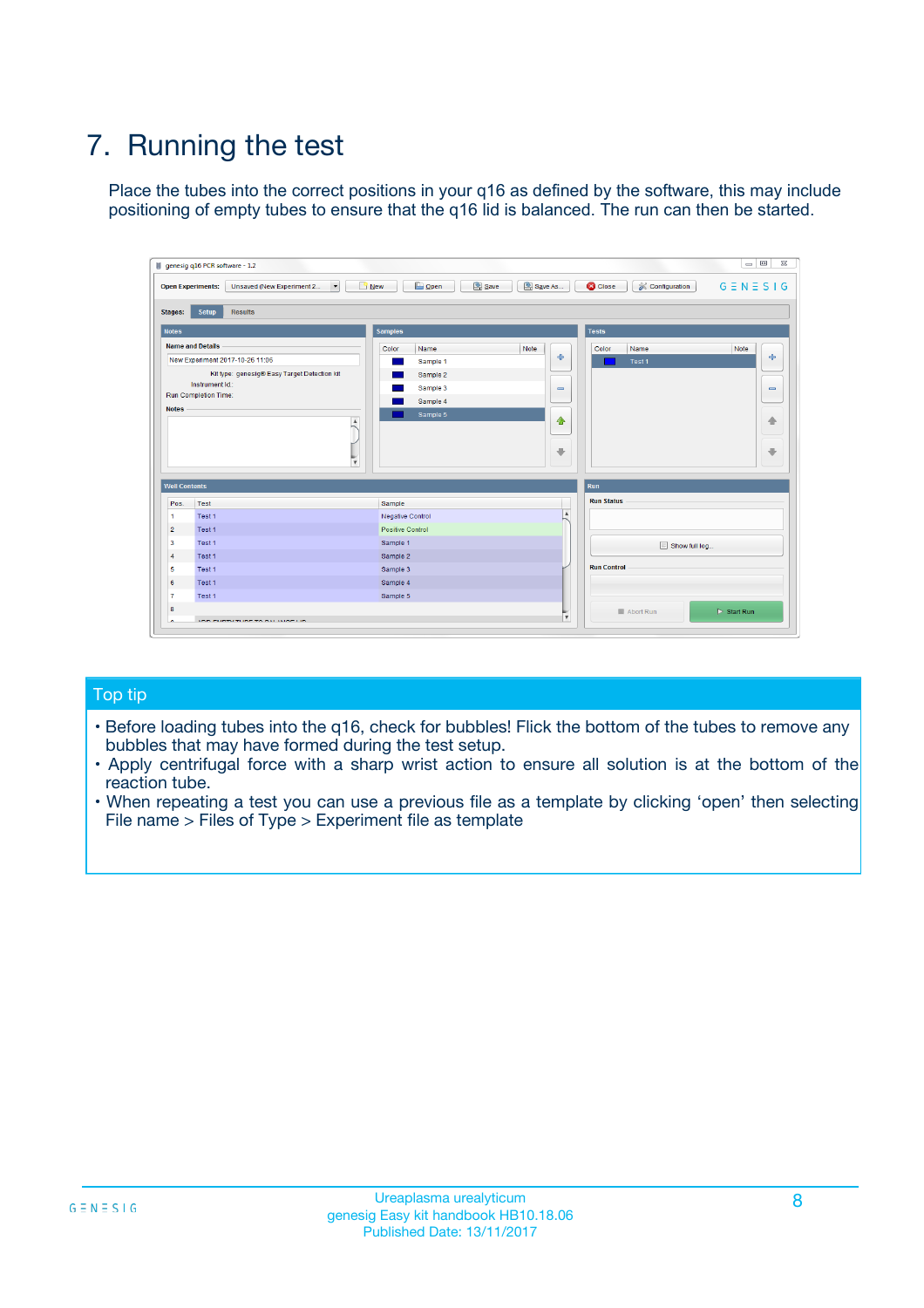## What do my results mean?

Analysis of your data is carried out automatically by the genesig q16. The following information is designed to help you fully understand a result or to troubleshoot:

## "Positive"

### **Explanation**

Your sample has produced a positive result. Your target of interest is present and you can use the reported quantity.

## "Negative"

### **Explanation**

Your sample has produced a negative result. The target is not present in your sample.

## "Test contaminated"

### **Explanation**

The Negative Control should be completely free of any DNA. If you see this error message it means that at some point during the setup, the Negative Control has been contaminated with DNA and has given a positive signal. This contamination has invalidated the test. The Positive Control and your test samples are both possible sources of contaminating DNA. The genesig q16 reaction tubes from previous runs will also contain very high amounts of DNA so it is important that these are carefully disposed of after the run is completed and NEVER OPENED. It may be the case that your kits have become contaminated which will lead to the same problem occurring repeatedly.

### **Solutions**

1. Clean your working area using a commercial DNA remover solution to ensure the area is DNA free at the start of your run and re-run the test

2. If the problem persists then the kit has become contaminated and it will have to be discarded and replaced with a new kit. When you open the new kit, run a simple test to show that changing the kit has solved the problem. Prepare a test which includes only the Positive Control, the Negative Control and one 'mock sample'. For the 'mock sample' add water instead of any sample DNA. The result for the Negative Control and the mock sample should be negative indicating that contamination is no longer present.

### **Preventive action**

An ideal lab set-up has a 'Clean area' where the test reagents are prepared and a 'sample area' where DNA samples and the Positive Control template are handled. The best workflow involves setting up all the test components (excluding the positive control template) in the clean area and then moving the tests to the sample area for sample and Positive Control addition. If this method is followed then the kit components are always kept away from possible sources of contamination. For extra security the Negative Control can be completely prepared and sealed in the clean area. All work areas should be decontaminated regularly with DNA remover.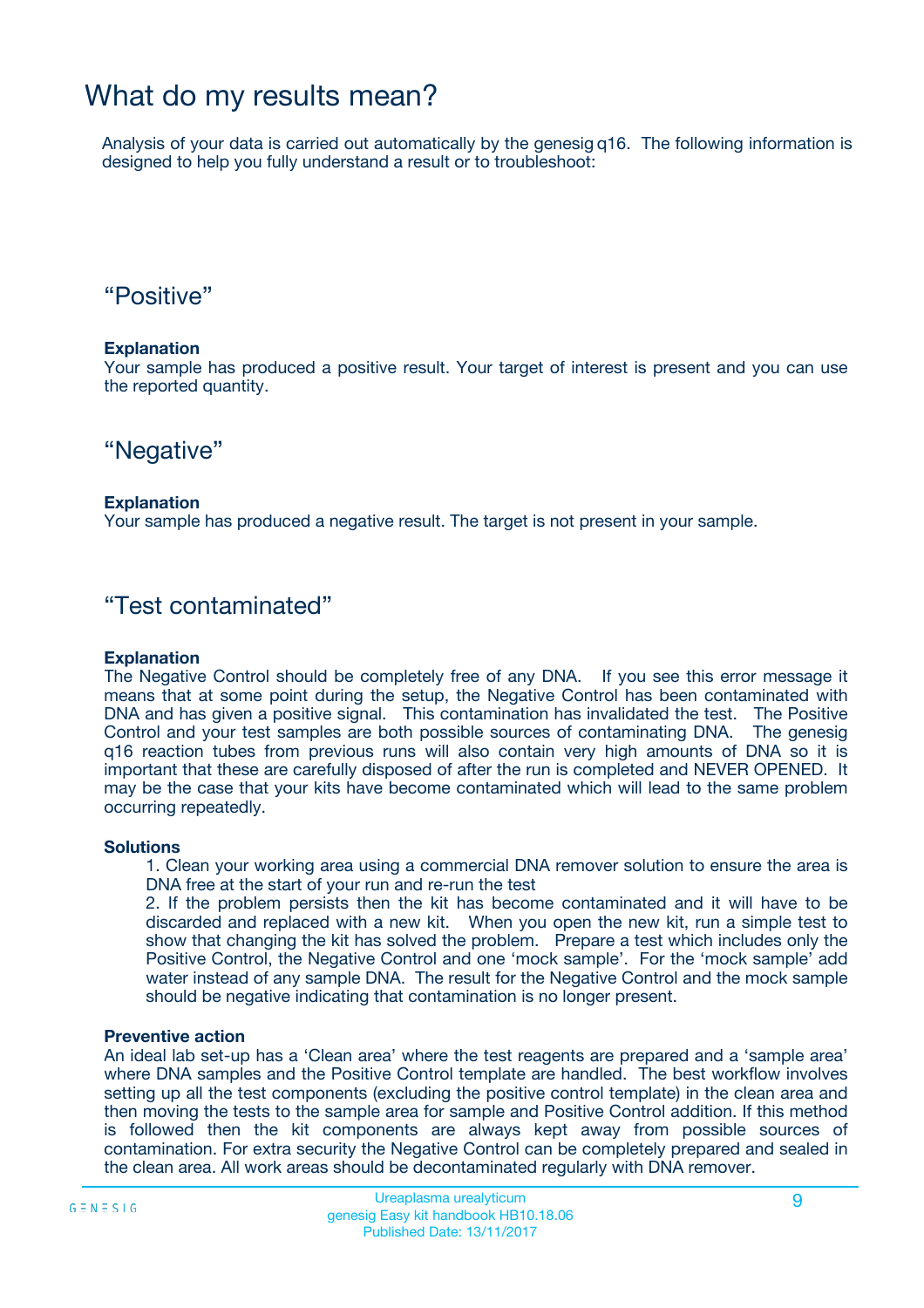## "Sample preparation failed"

### **Explanation**

The test has failed because the quality of the sample was not high enough. The Internal Extraction Control component identifies whether the sample has been prepared correctly and is of suitable quality. This error message means that this quality control test has failed and the sample quality is not high enough for analysis.

#### **Solutions**

1. Check the sample preparation protocol for any user errors then repeat.

2. Poor quality samples can result from overloading the sample preparation protocol with too much starting material. Try reducing the amount of starting material then repeat.

3. Failing to add the Internal extraction Control DNA to your sample during the sample preparation protocol can also lead to a reported result of "sample preparation failed". Ensure that this step has not been overlooked or forgotten. If your samples are derived from an archive store or from a process separate from your genesig Easy extraction kit; you must add 5µl of Internal Extraction Control DNA into each 0.5ml of your sample to make it suitable for use on the q16.

## "Positive result, poor quality sample"

### **Explanation**

The test is positive so if you are only interested in obtaining a 'present or absent' answer for your sample then your result is reliable. However, the test contains an Internal Extraction Control component that identifies if the sample is of high quality. This quality control test has failed and the sample is not therefore of high enough quality to accurately calculate the exact copy number of DNA present. If you require quantitative information for your sample then proceed with the solutions below.

### **Solution**

For appropriate solutions, read the "Sample preparation failed" section of this handbook.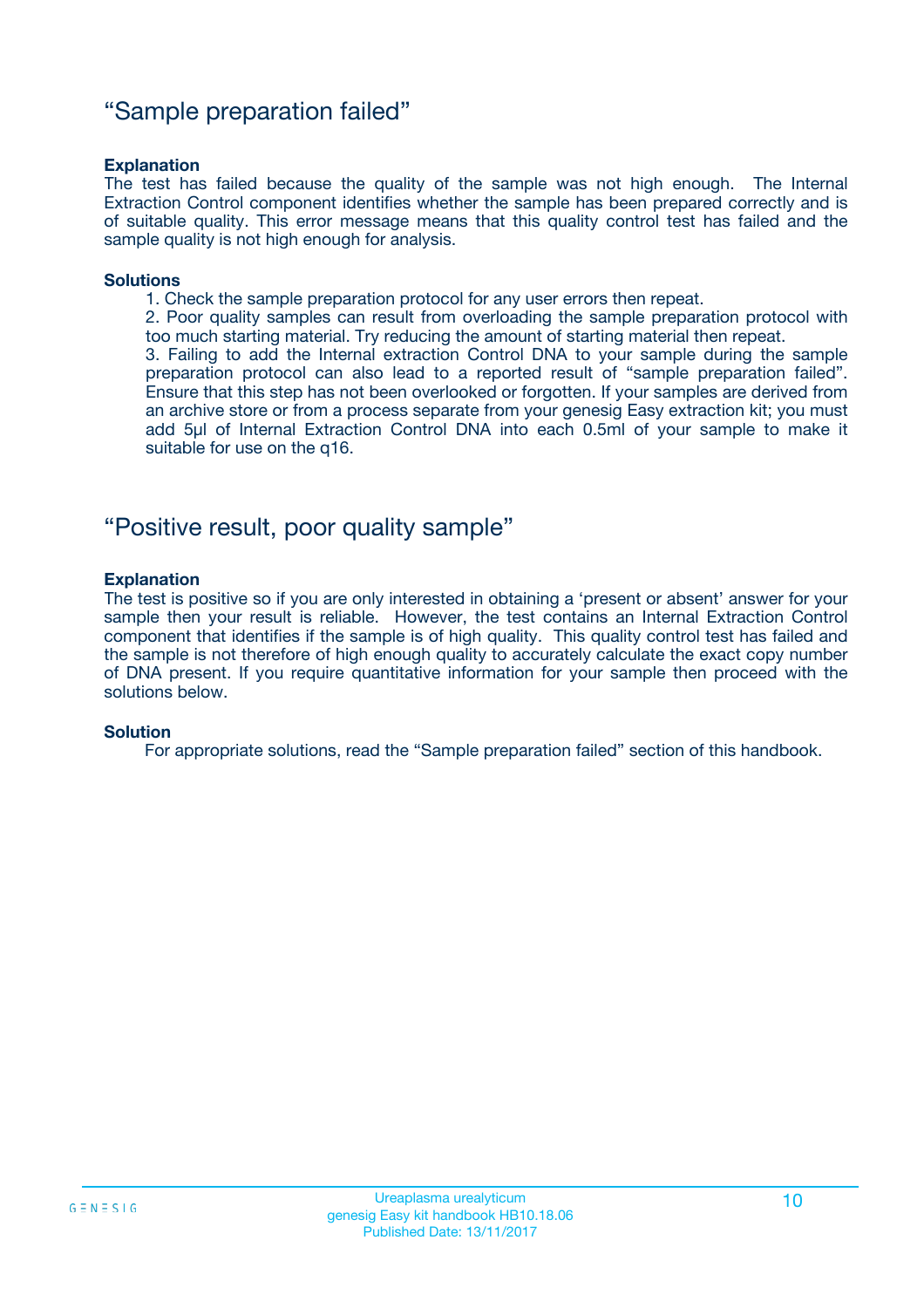## "Test failed"

### **Explanation**

The test has failed because the Positive Control has not worked. The Positive Control is present to show that all aspects of the test are working correctly together. When this control test fails, the test as a whole is invalidated. This finding indicates that a problem has occurred in the reaction set-up part of the experiment and has nothing to do with sample preparation.

### **Solutions**

- 1. Check the entire workflow and test set-up to look for any user errors, then repeat the test e.g. have the right colour pipettes and solutions been used with the correct tubes?
- 2. Ensure the positive and negative controls are inserted into the correct wells of your q16.

3. A component of the test may have 'gone off' due to handing errors, incorrect storage or exceeding the shelf life. When you open a new kit, run a simple test to show that changing the kit has solved the problem. Prepare a test which includes only the Positive Control, the Negative Control and one 'mock sample'. For the 'mock sample' add internal control template instead of any sample DNA. If the Positive Control works, the mock sample will now be called as a negative result.

## "Test failed and is contaminated"

### **Explanation**

The Positive Control is indicating test failure, and the Negative Control is indicating test contamination. Please read the "Test Failed" and "Test contamination" sections of this technical support handbook for a further explanation.

### **Solution**

For appropriate solutions, read both the "Test failed" and "Test contaminated" sections of this handbook.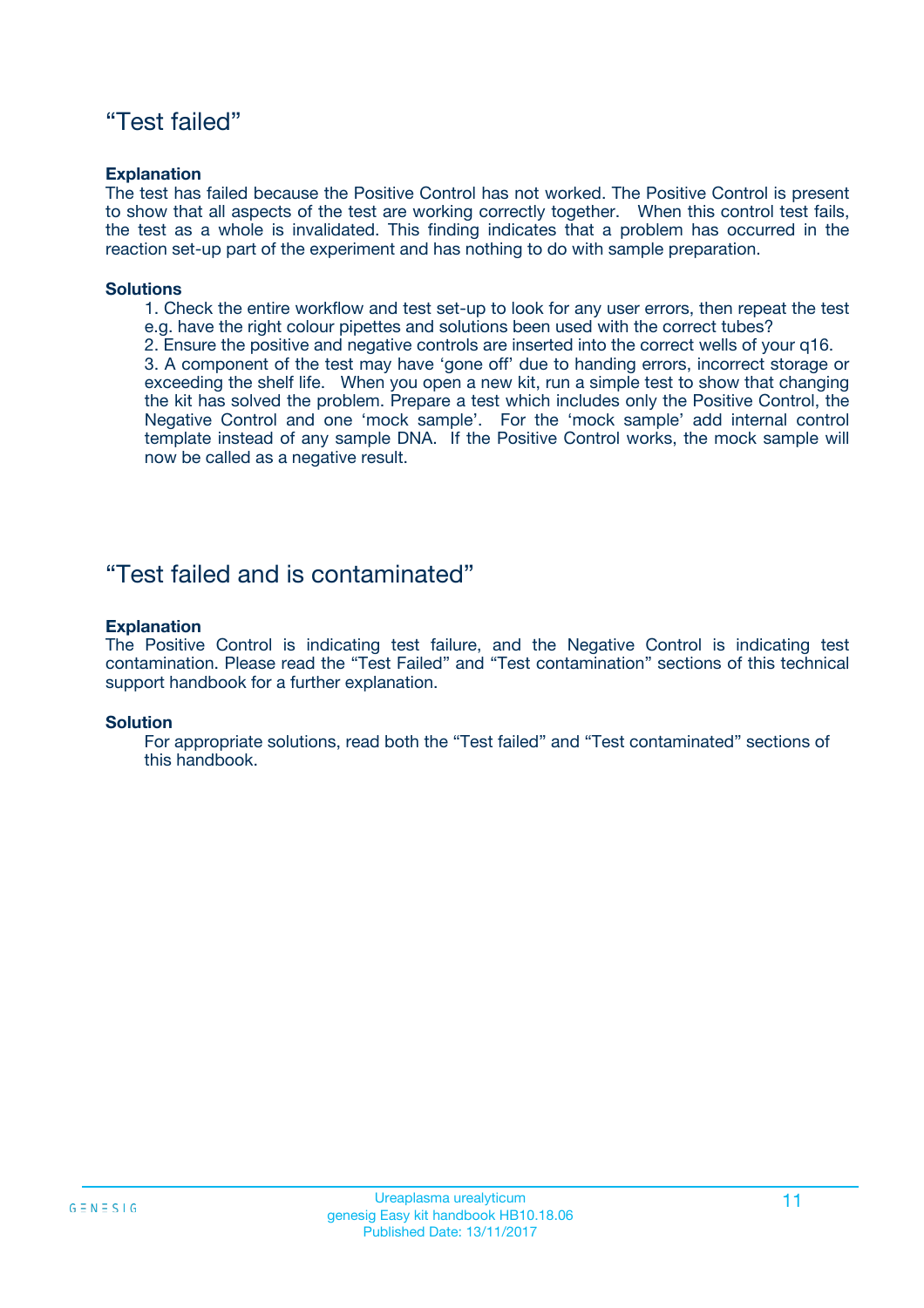## Ureaplasma urealyticum

Ureaplasma urealyticum is a bacterium of the Mycoplasmataceae family. This bacterium has a double-stranded DNA genome of around 750K base pairs in length arranged in a single circular chromosome. U. urealyticum, like other Mollicutes has a small genome that appears to have been reduced several times to leave only essential genes, in the case of this species, 613 protein-encoding genes and 39 RNA-encoding genes.

U. urealyticum is found as part of the natural flora of the genitourinary tract of humans and can be a commensal organism causing no harm to its host. The bacterium can be transmitted via sexual contact, from mother to child or by transplant with infected organs. Infection with the bacterium passed from mother to child through the birth canal with the bacterium able to colonise the skin and mucosal membranes.

Symptoms of U. urealyticum infections depend on the location of infection and can vary between individuals. Infection in women can result infertility, recurrent pregnancy loss or pelvic pain. General symptoms can include gall stone, red, itchy eyes and chronic fatigue. The infections can be treated with antibiotics doxycyclin. However, if the infection is left untreated it can spread to the central nervous system or the joints.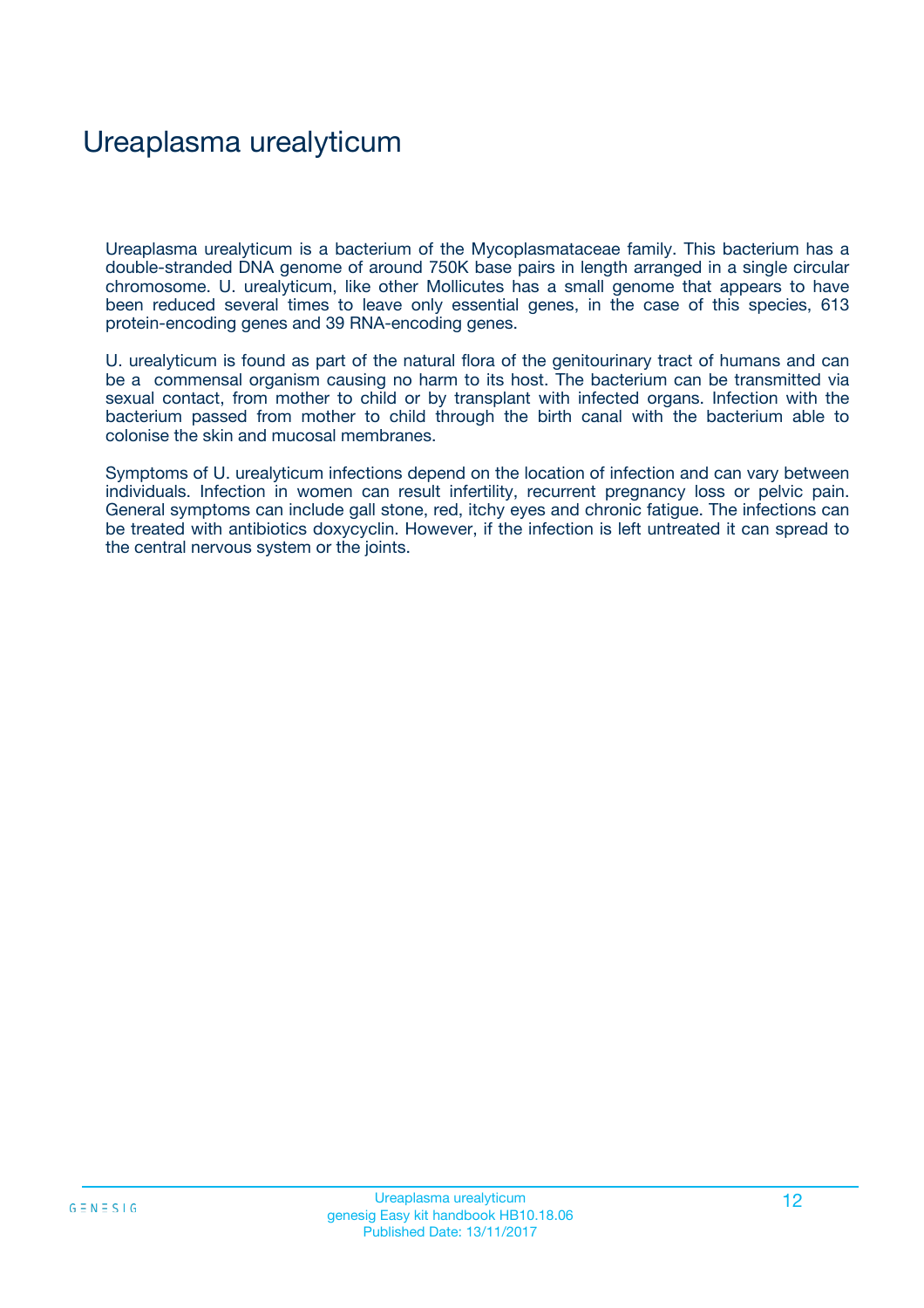## **Specificity**

The Primerdesign genesig Kit for Ureaplasma urealyticum (U.urealyticum) genomes is designed for the in vitro quantification of U.urealyticum genomes. The kit is designed to have the broadest detection profile possible whilst remaining specific to the U.urealyticum genome.

The primers and probe sequences in this kit have 100% homology with a broad range of U. urealyticum sequences based on a comprehensive bioinformatics analysis.

The target sequence within the urease complex, has previously been shown to be a good genetic marker for U. urealyticum in other clinical real-time PCR based studies (A. Baczynska et.al 2004). The primers and probe sequences in this kit have 100% homology with a broad range of clinically relevant reference sequences based on a comprehensive bioinformatics analysis and are not predicted to detect closely related U. parvum speices.

If you require further information, or have a specific question about the detection profile of this kit then please send an e.mail to enquiry@primerdesign.co.uk and our bioinformatics team will answer your question.